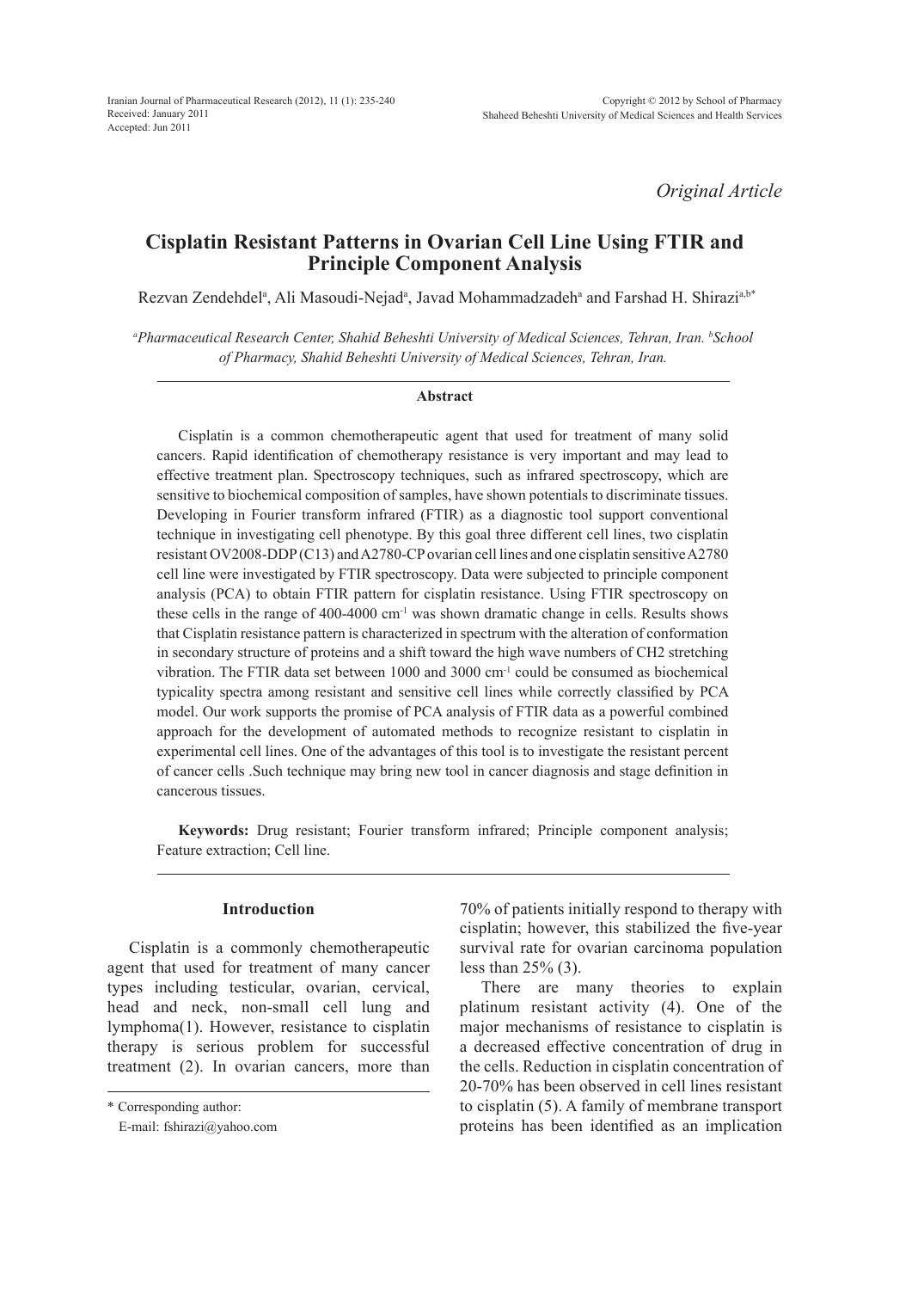in this phenomenon. Some reports indicate exposure to cisplatin can cause glycoprotein expression in ovarian cancer cell line (6).

Cisplatin at plasma concentrations down regulates protein expression of copper transporter (Ctr1) in human ovarian carcinoma cell lines (7, 8). In two cell lines, A2780-CP and 2008-C13 over expression of copper transporter ATP7A was shown to be causal for resistance to cisplatin (9). Increased levels of transporter have been observed with decreased lysosomal cellular compartment in the cisplatin-resistant ovarian carcinoma cell line. This cell line also has decreased protein levels of the lysosome associated proteins (10). Although many reporting are about protein content changing in cisplatin resistant cell lines, little is known about structural and conformational protein changing.

There is an increasing interest in the use of FTIR technology in large number of different research. It has been used to investigate biochemical composition of cells (11) and the study of normal and malignant tissue (12-14). These literatures have shown that the FTIR technique can be used to detect a cell phenotype or an illness with a good level of sensitivity.

Molecular difference in sensitive and resistant cell lines by FTIR spectroscopy has not been studied broadly. In this research, we used a FTIR-based assay followed by PCA analysis to look for the resistant specific patterns. This effort demonstrated changes in biochemical index, which can be used for platinum resistant activity.

## **Experimental**

## *Cell lines*

A2780 (human ovarian carcinoma-sensitive to cisplatin), A2780-CP and C13 (human ovarian carcinoma-resistant to cisplatin) cell lines were obtained from national cell bank of Iran (Tehran, Iran). All cell lines were grown in RPMI-1640 medium and supplemented with  $10\%$  heat inactivated fetal bovine serum, antibiotics: penicillin, streptomycin (all chemicals from Sigma, St. Louis, MO, USA). Cells were maintained at 37°C in humidified atmosphere containing  $5\%$  CO<sub>2</sub>. The medium was replaced every two day.

#### *Cell preparation for spectroscopy*

The following procedure was similarly applied for both of sensitive and resistant cell lines. Cells were trypsinized from the original flask and seeded in  $25 \text{ cm}^2$  flasks with fresh medium to reach the logarithmic phase of growth curve. After that cell were washed twice in saline (0.9% NaCl), suspend and centrifuged at 1000 rpm for 5 min, then resuspended in saline to obtain a concentration of  $1 \times 10^5$  cells. 10 µL of each cell suspension was placed on a zinc selenide sample carrier, which was dehydrated in a vacuum cabin (0.8 bar) for approximately 4 min. These plates were then used for FTIR spectroscopy.

#### *FTIR spectroscopy*

For FTIR studies, thin dried films of cell suspensions were used on the Zinc selenide window by using a WQF-510 (Rayleigh Optics, China) spectrometer, equipped with a KBr beam splitter and a DLaTGS (deuterated Lantanide triglycine sulphate) detector. The whole system was continuously purged with N2 (99.999%). In each spectrum, 100 scans were collected at a resolution of 4 cm<sup>-1</sup> for every wave number between 400 and 4000 cm<sup>-1</sup>. These experimental conditions were kept constant for all the measurements. Each single spectrum was baseline corrected and then normalized in order to have the range spanning from 0 to 1.

## *Data analysis*

#### *Data set*

A total of 45 FTIR spectrums between 1000- 3000 cm-1 have been used in this study as the dataset. Distribution of different FTIR spectra was equal for types of A2780, A2780-CP and C13 cell lines.

#### *Principle component analysis*

Principle component analysis (PCA) is a well-known method of dimension reduction. The basic idea of PCA is to reduce the dimensionality of a data set, while retaining as much as possible the variation present in the original predictor variables. This is achieved by transforming the *p* original variables  $X = [x_1, x_2, \dots, x_p]$  to a new set of *q* predictor variables,  $T = [t_1, t_2, \ldots, t_q]$ , which are linear combinations of the original variables.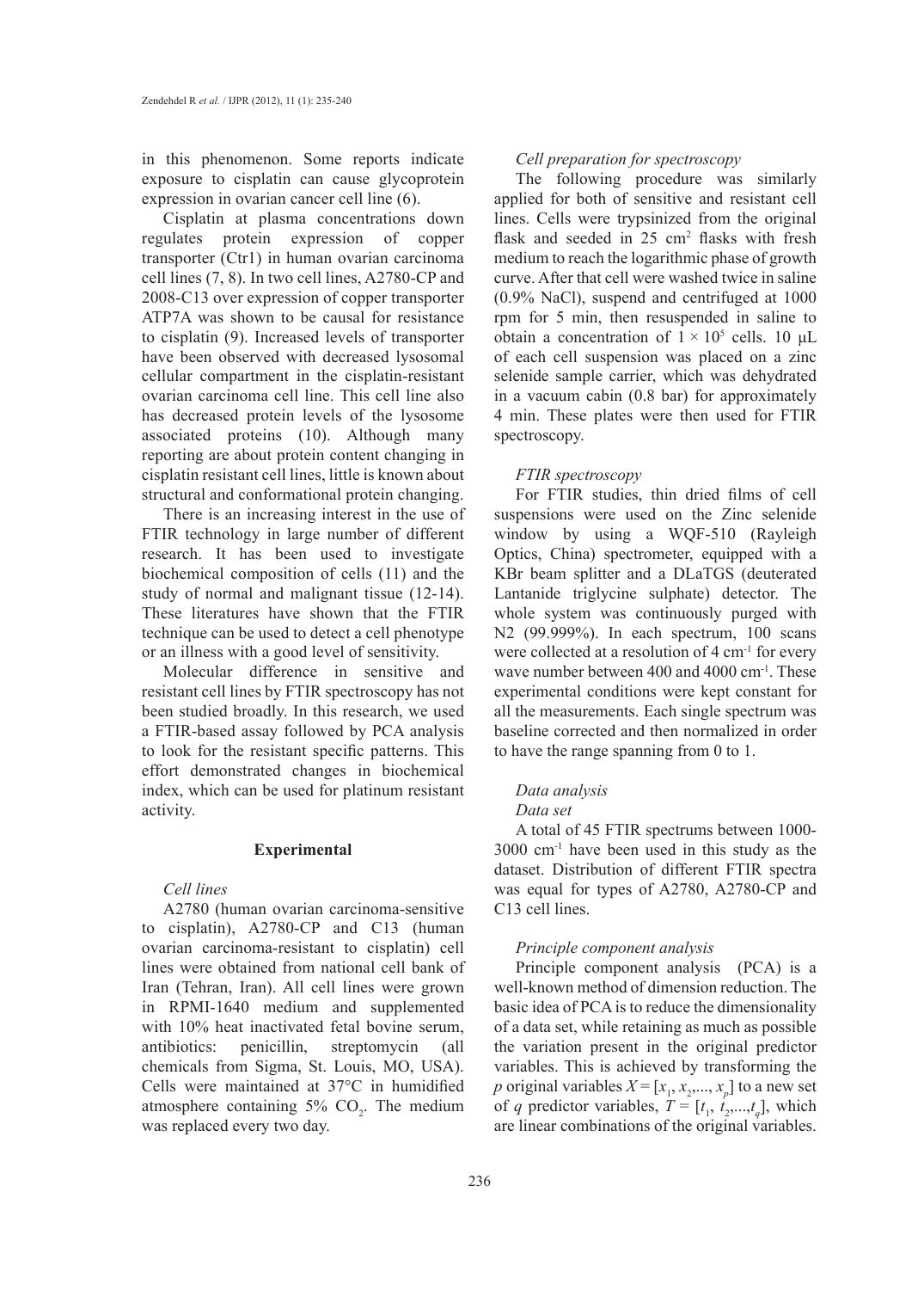

Figure 1. FTIR spectral features of A2780, A2780-CP and C13 cell lines in 1800-900 cm<sup>-1</sup>.

In mathematical terms, PCA sequentially maximizes the variance of a linear combination of the original predictor variables (15). PCA were done using defaults of the program's parameters. A total of the FTIR output as absorbance percent in different wave number between1000-3000 cm-1 have been used for input.

## **Result and Discussion**

## *Spectrum alteration*

Spectral features of A2780, A2780-CP and C13 cell lines are shown in Figure 1 for the region of 1800-900 cm-1. The normalized FTIR spectra in this region showed alterations in different spectrum areas. Comparison between spectra showed at least five areas of variation:

a) there is a peak about  $1636 \text{ cm}^{-1}$  which can be related to *β*-sheet secondary structure of amid I (16). In the ovarian human resistant cells the peak of about 1636 cm-1 shifted toward the lower wave numbers. This may represent the possibility of molecular interaction in *β*-sheet conformation structure of ovarian sensitive cells.

b) The vibration band at 1530 cm-1 is assigned to *β*-sheet secondary structure of amid II (17). In A2780-cp cell line; there is a broadband at 1530 cm-1 while there are two bands at 1530

mathematical terms, PCA sequentially and 1540 cm<sup>-1</sup> in the sensitive cell line. There are positive shoulder peaks at 1540 cm-1 and a peak at 1530 cm-1 in C13. The bands at 1540 cm-1 are assigned to α-secondary structure of amid II (18). This can be showed clear margin of *α*-secondary and *β*-sheet structure of amid II in sensitive cell while in the C13 resistant cell the reduction of *α*-secondary structure of amid II was observed. The result shows *α*-secondary structure conversion to *β*-sheet structure conformation in the C13 resistant cell.

> c) The vibration bands at 1240 cm-1 are assigned to amid III (17). In the ovarian human resistant cells the peak of about 1240 cm-1 shifted toward the lower wave numbers. This shows the addition of molecular interaction in amid III structure of ovarian sensitive cell.

> d) The vibration band at 1380 cm-1 is assigned to glycoprotein (18). There is a peak at this band in the A2780 cell line spectra while in the C13 and A2780-CP cell lines shifted toward the lower wave numbers.

> e) There are positive shoulder peaks at 1407 cm-1 and 1330 cm-1 in the sensitive cell line while there aren't in the ovarian human resistant cells.

> The normalized FTIR spectra of A2780, A2780-CP and C13 cell lines are shown in Figure 2 for 3100-2500 cm-1. The CH stretching region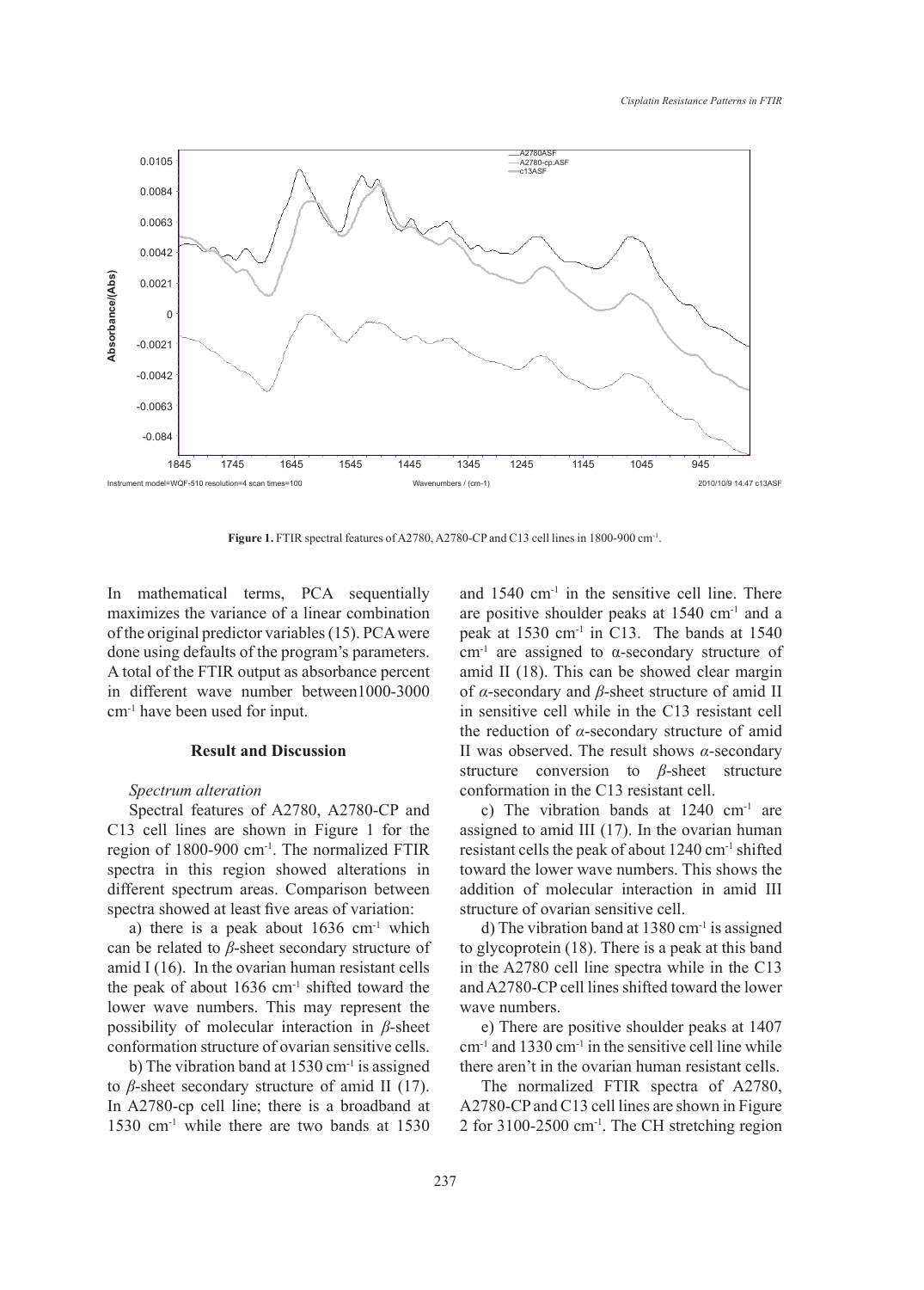

**Figure 2.** Spectral features of A2780, A27-80-CP and C13 cell lines in 3100-2500 cm<sup>-1</sup>.

(3000-2800 cm-1) contains the asymmetric and symmetric membrane lipids (20), which are appeared differently in sensitive and resistant cells.

 $CH<sub>2</sub>$  symmetric and asymmetric stretching vibration bands are appeared at 2920 and 2852 cm-1 and CH3 stretching vibrations at 2950 cm-1, respectively (20). Our results show that  $CH<sub>2</sub>$  symmetric and asymmetric stretching vibration bands shift to higher wave numbers in resistant cells. This might be as the result of condensation of the unsaturated lipid cell membrane. In sensitive cell line the intensity of  $CH_2$  stretching bands and  $CH_3$  stretching vibrations are higher than resistant cell line. Our research shows that the lipophilicity of cell membrane has been changed in the resistant cells.

#### *Data processing*

Unsupervised methods such as PCA attempt to explore the data to detect relationships without any presumption on the priority of the various data. These methods identify groups of data elements that are highly correlated with each other. In this study PCA can be used to extract the most significant variations between groups of spectra of cells. Thus, determining an unknown cell type from several possibilities cells

can be completed using spectra from known cell types. Score plots provide visualization of the data, whereby the load of data is an indicator of biochemical similarity (21).

Data of A2780, A2780-cp and C13 cell lines sorted into data sets composed of 45 variables. FTIR wave number from 1000 to 3000 cm-1 was used in four segmentation of  $1000-1500$  cm<sup>-1</sup>, 1500-2000 cm-1, 2000-2500 cm-1 and 2500-3000 cm-1. There are no suitable clustering with PCA for four segmentation of data set (Data was not shown).These result show, the lipid stretching region  $(2500-3000 \text{ cm}^{-1})$  and protein band  $(20)$ region (1500-2000) could not discriminate the cell type.

The data of the cell lines between 1000 and 3000 cm-1 were analyzed with PCA resulting in the clustered shown in Figure 3. The cluster of points derived from the first two PC scores which summarized spectral features of three cell lines are shown in a 2-dimensional projection. PCA correctly classified 96% of all spectra using two PCs and thus provide a good separation for representing the variety of sensitive and resistant cell line spectra. The data of the resistant cells are in the central area of PCA projection while it could not be distinguished between resistant cells. There are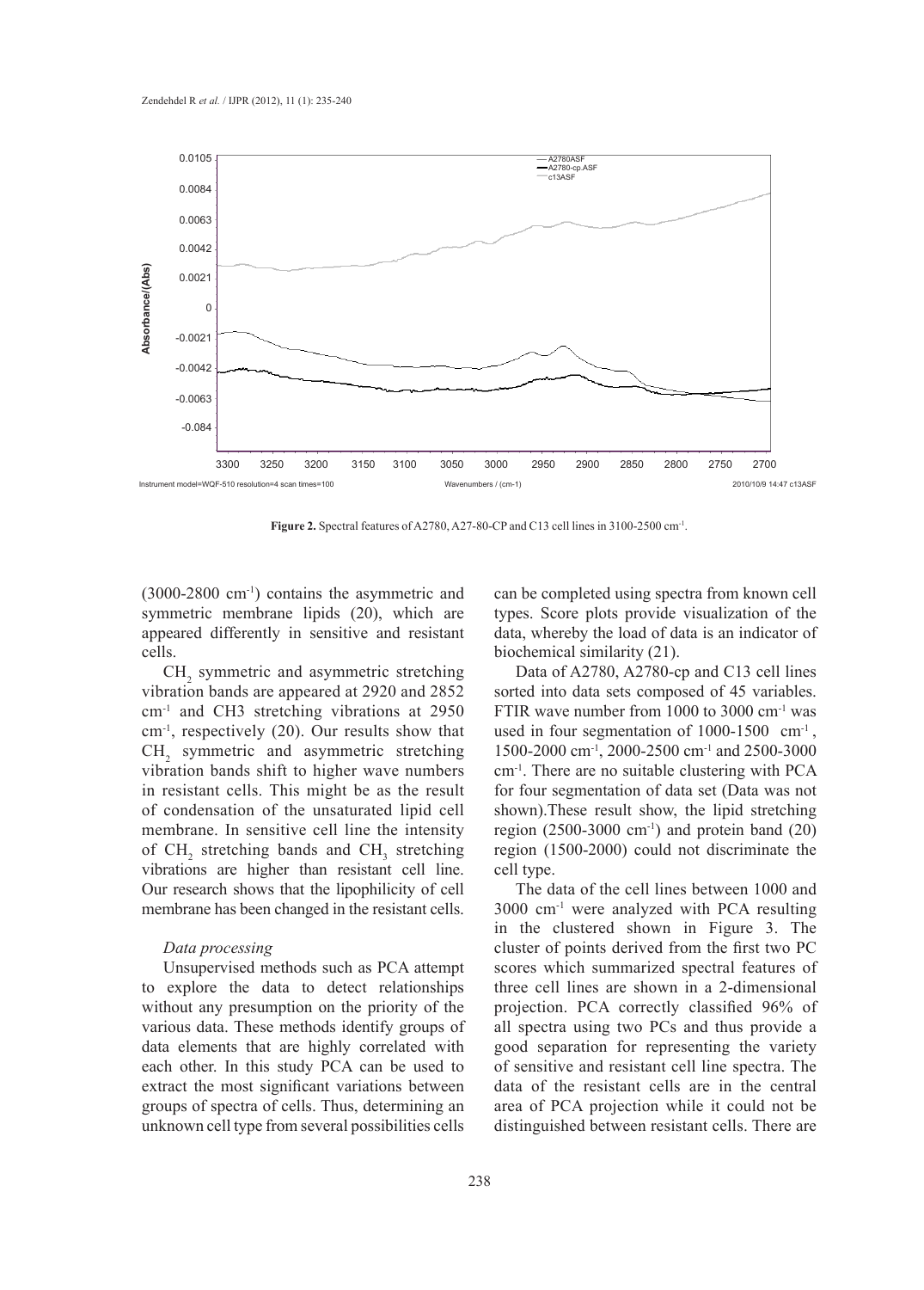

**FIGURE 3.** SCORE 3. SCORE PLOT OF PLOT OF PLOT OF ANALYSIS FOR THE FIGURE 3. SECTION OF A 2780, A2780, A2780, A2780 **Figure 3.** Score plot of PCA analysis for the FTIR spectral data of A2780, A2780CP and C13 cells in the region of 900 to 1500 cm<sup>-1</sup> (R:resistant and S:sensitive).

similarities between the resistance cell lines of A2780-CP and C13 spectrum, which could not discriminate using this technique. Thus the molecular compositions of two different resistant cell lines which cause resistance to cisplatin might almost be similar.

wave numbers and corresponding biochemical responsibility. Figure 4 shows the loading plot of PC1 resulted from the FTIR spectra of these cell lines. This figure clearly shows that the variables from of Amid I and Amid II bands (18) strong loadings contributing to the separation of sensitive and resistant cell lines.

Loadings plots allow for identification of



**Figure 4.** Loading plot of PCA analysis as is resulted from the FTIR data of A2780, A2780CP and C13 cells.